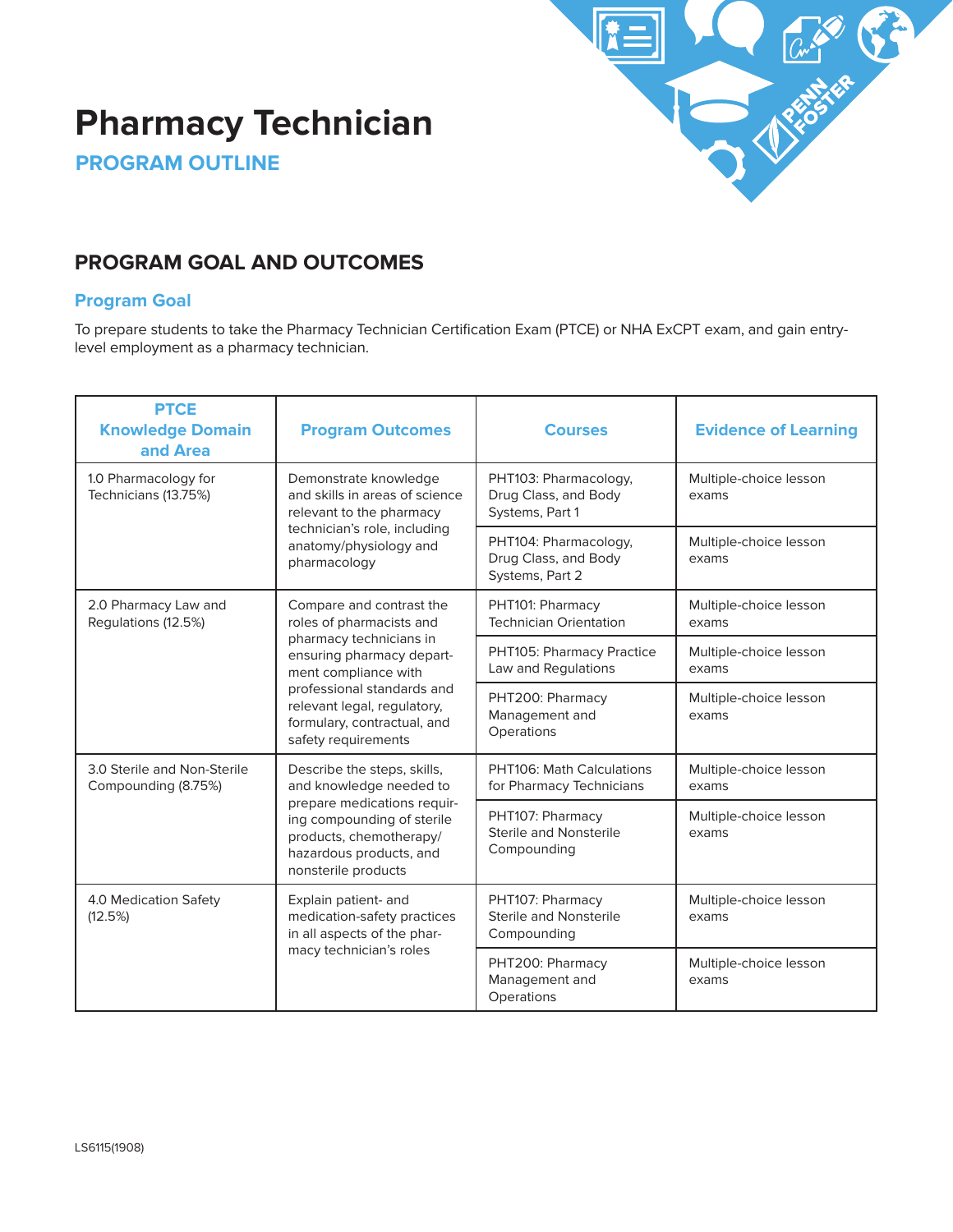| 5.0 Pharmacy Quality<br>Assurance (7.5%)<br>supplies              | Demonstrate knowledge of<br>quality assurance practices<br>for pharmaceuticals, durable                                                   | PHT107: Pharmacy<br>Sterile and Nonsterile<br>Compounding                           | Multiple-choice lesson<br>exams                                    |
|-------------------------------------------------------------------|-------------------------------------------------------------------------------------------------------------------------------------------|-------------------------------------------------------------------------------------|--------------------------------------------------------------------|
|                                                                   | and nondurable medical<br>equipment, devices, and                                                                                         | PHT200: Pharmacy<br>Management and<br>Operations                                    | Multiple-choice lesson<br>exams                                    |
| 6.0 Medication Order Entry<br>and Fill Process (17.5%)            | Apply the steps in the med-<br>ication order entry and fill<br>process and interpret medi-<br>cation orders                               | PHT106: Math Calculations<br>for Pharmacy Technicians                               | Multiple-choice lesson<br>exams                                    |
|                                                                   |                                                                                                                                           | PHT200: Pharmacy<br>Management and<br>Operations                                    | Multiple-choice lesson<br>exams                                    |
|                                                                   |                                                                                                                                           | PHT202: Pharmacy<br>Management Software                                             | Multiple-choice lesson<br>exams                                    |
| 7.0 Pharmacy Inventory<br>Management (8.75%)                      | Demonstrate knowledge<br>of accepted procedures in<br>purchasing pharmaceuticals,                                                         | PHT200: Pharmacy<br>Multiple-choice lesson<br>Management and<br>exams<br>Operations |                                                                    |
|                                                                   | devices, and supplies                                                                                                                     | PHT201: Pharmacy Billing<br>and Reimbursement                                       | Multiple-choice lesson<br>exams                                    |
|                                                                   |                                                                                                                                           | PHT202: Pharmacy<br>Management Software                                             | Multiple-choice lesson<br>exams                                    |
| 8.0 Pharmacy Billing and<br>Reimbursement (8.75%)                 | Describe the steps needed<br>to initiate, verify, and assist                                                                              | PHT201: Pharmacy Billing<br>Multiple-choice lesson<br>and Reimbursement<br>exams    |                                                                    |
|                                                                   | in the adjudication of billing<br>for pharmacy services and<br>goods, and collecting pay-<br>ment for these services                      | PHT202: Pharmacy<br>Management Software                                             | Multiple-choice lesson<br>exams                                    |
| 9.0 Pharmacy Information<br>System Usage and<br>Application (10%) | Describe the use of current<br>technology in the healthcare<br>environment to ensure the                                                  | PHT200: Pharmacy<br>Management and<br>Operations                                    | Multiple-choice lesson<br>exams                                    |
|                                                                   | safety and accuracy of med-<br>ication dispensing                                                                                         | PHT202: Pharmacy<br>Management Software                                             | Multiple-choice lesson<br>exams<br>Multiple-choice lesson<br>exams |
|                                                                   | Explain the skills and strate-<br>gies needed for professional<br>and appropriate personal<br>behavior and interpersonal<br>communication | <b>CRB100: Career Readiness</b>                                                     |                                                                    |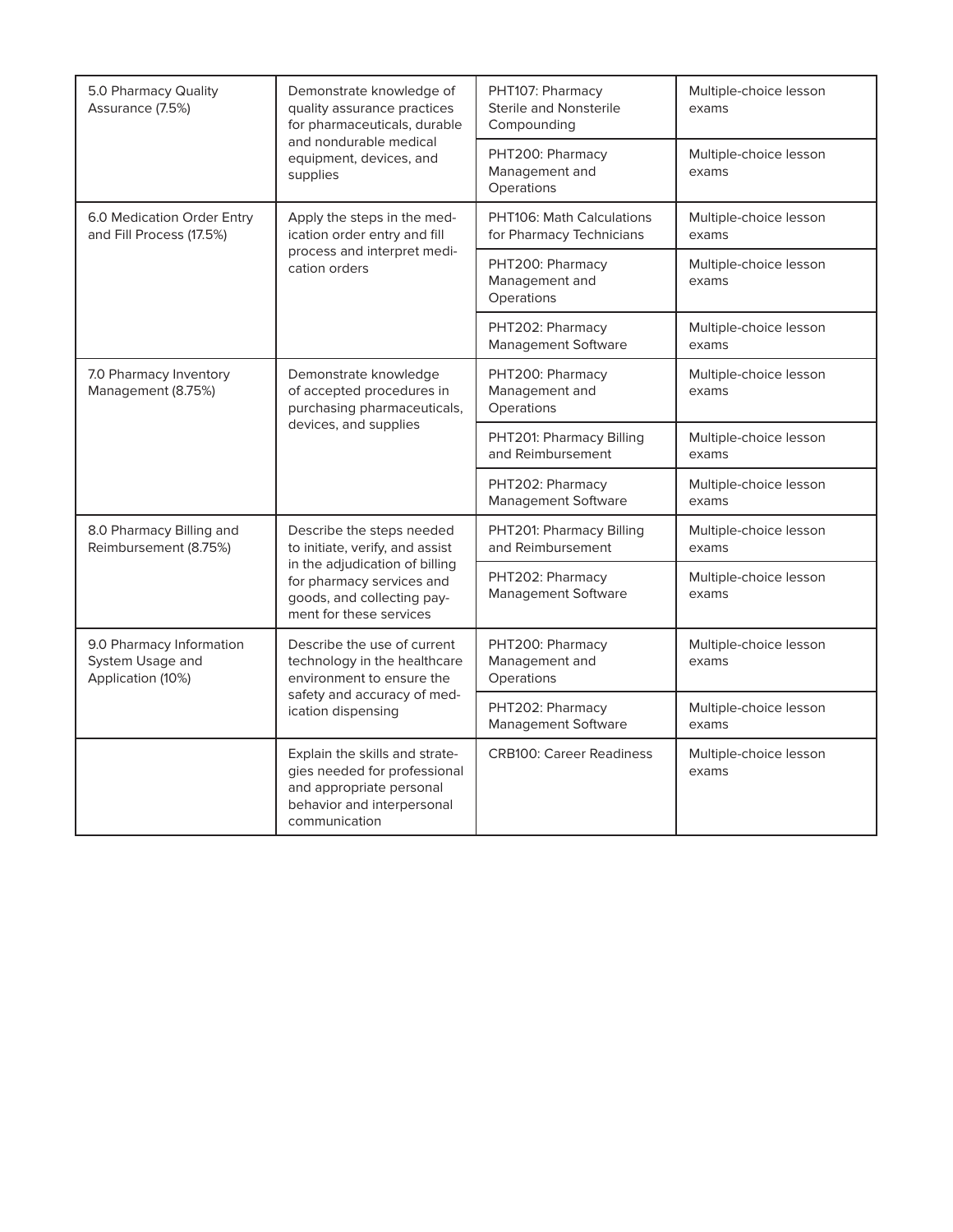# **PROGRAM STRUCTURE**

### **Course 1: Starting Your Program**

Lesson 1 **Starting Your Program** 

### **Course 2: Pharmacy Technician Orientation**

```
Lesson 2 Introduction to Pharmacy Technician
```
# **Course 3: Career Readiness**

| Lesson 3 | <b>Personal Skills</b>  |
|----------|-------------------------|
| Lesson 4 | <b>People Skills</b>    |
| Lesson 5 | <b>Workplace Skills</b> |

### **Course 4: Pharmacology, Drug Class, and Body Systems, Part 1**

| Lesson 6 | <b>Basics of Pharmacology</b>                              |
|----------|------------------------------------------------------------|
| Lesson 7 | <b>Cardiovascular and Hematologic Systems</b>              |
| Lesson 8 | <b>Respiratory and Endocrine Systems</b>                   |
| Lesson 9 | <b>Gastrointestinal, Urinary, and Reproductive Systems</b> |

# **Course 5: Pharmacology, Drug Class, and Body Systems, Part 2**

| Lesson 10 | <b>Integumentary and Musculoskeletal Systems</b>  |
|-----------|---------------------------------------------------|
| Lesson 11 | <b>Sensory Organs and Nervous System</b>          |
| Lesson 12 | Immune System, HIV, and Cancer                    |
| Lesson 13 | <b>Antibiotics, Vitamins, Minerals, and Herbs</b> |

### **Course 6: Pharmacy Practice Law and Regulations**

| Lesson 14 | Law for the Pharmacy Technician                    |
|-----------|----------------------------------------------------|
| Lesson 15 | <b>Ethics for the Pharmacy Technician</b>          |
| Lesson 16 | <b>Confidentiality for the Pharmacy Technician</b> |

### **Course 7: Math Calculations for Pharmacy Technicians**

| Lesson 17 | <b>Basic Math Skills, Measurements, and Measurement Conversion</b> |
|-----------|--------------------------------------------------------------------|
| Lesson 18 | <b>Medication and Prescription Orders and Their Calculations</b>   |
| Lesson 19 | <b>Special Medication Calculations and Business Math</b>           |
| Textbook  | <b>Math Calculations for Pharmacy Technicians</b>                  |

# **Course 8: Pharmacy Sterile and Nonsterile Compounding**

| Lesson 20 | <b>Aseptic Prep, IV Medications, Administration, Considerations</b> |
|-----------|---------------------------------------------------------------------|
| Lesson 21 | <b>IV Calculations, Equipment, Facilities, and Techniques</b>       |
| Lesson 22 | IV Nutrition, Pt. Consideration, QA, Nonsterile Compounding         |
| Textbook  | <b>Sterile Processing for Pharmacy Technicians</b>                  |
| Textbook  | <b>Mosby's Pharmacy Technician: Principles and Practice</b>         |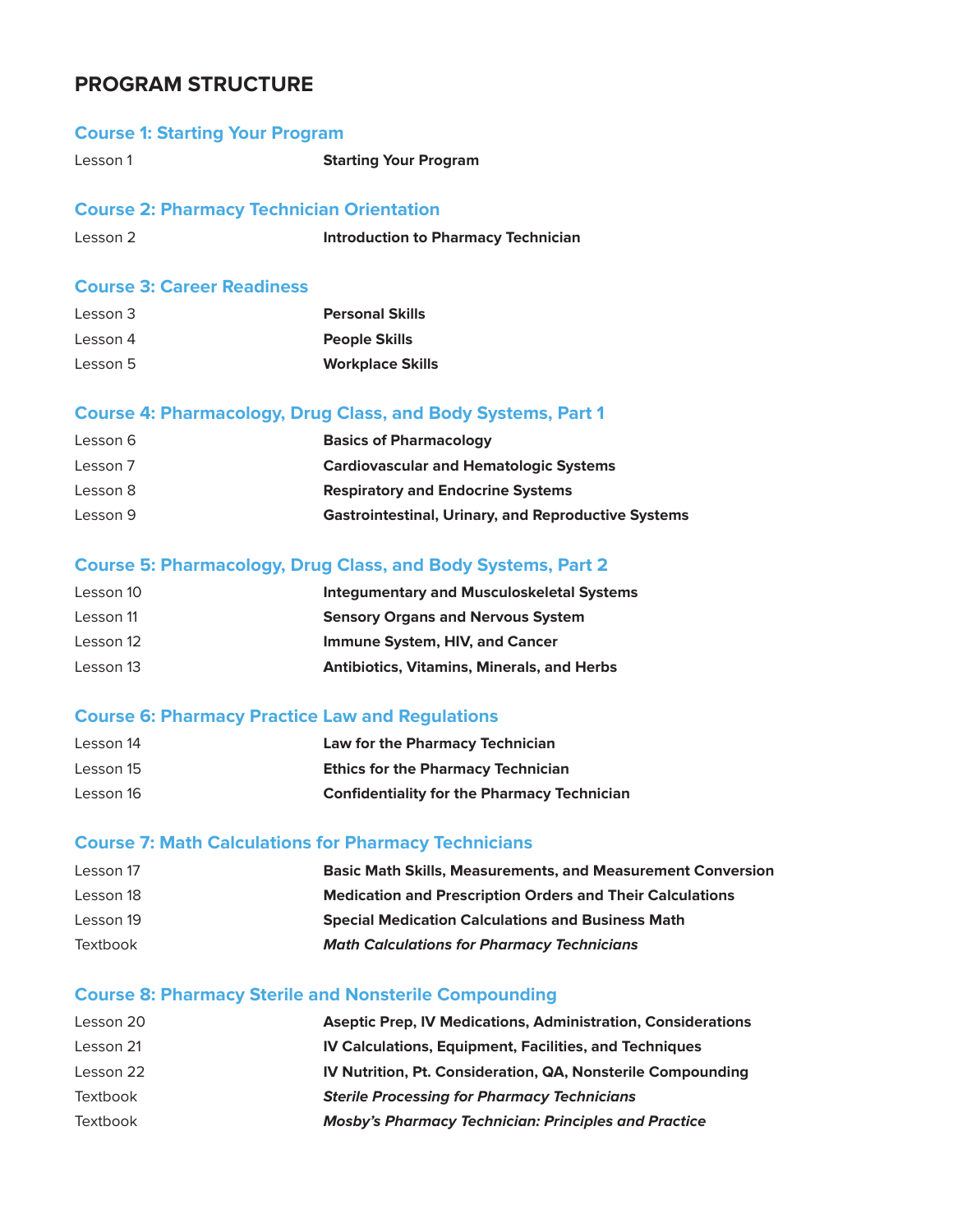# **Course 9: Pharmacy Management and Operations**

| Lesson 23 | <b>Drug Information References</b>                                |
|-----------|-------------------------------------------------------------------|
| Lesson 24 | <b>Community, Institutional, and Additional Practice Settings</b> |
| Lesson 25 | <b>Medication Safety and Error Prevention</b>                     |

# **Course 10: Pharmacy Billing and Reimbursement**

| Lesson 26 | <b>Reimbursement Methodologies for Pharmacy Technicians</b> |
|-----------|-------------------------------------------------------------|
| Lesson 27 | <b>Pharmacy Billing and Inventory Management</b>            |

# **Course 11: Pharmacy Management Software**

| Lesson 28 | <b>Community Pharmacy Practice</b>                           |
|-----------|--------------------------------------------------------------|
| Lesson 29 | <b>Institutional Pharmacy Practice</b>                       |
| Lesson 30 | <b>Reports and Assessment</b>                                |
| Textbook  | <b>Pharmacy Management Software for Pharmacy Technicians</b> |

# **Course 12: Pharmacy Technician Certification Review**

| Lesson 31 | <b>Pharmacy Technician Workbook &amp; Certification Review</b> |
|-----------|----------------------------------------------------------------|
| Textbook  | The Pharmacy Technician Workbook & Certification Review        |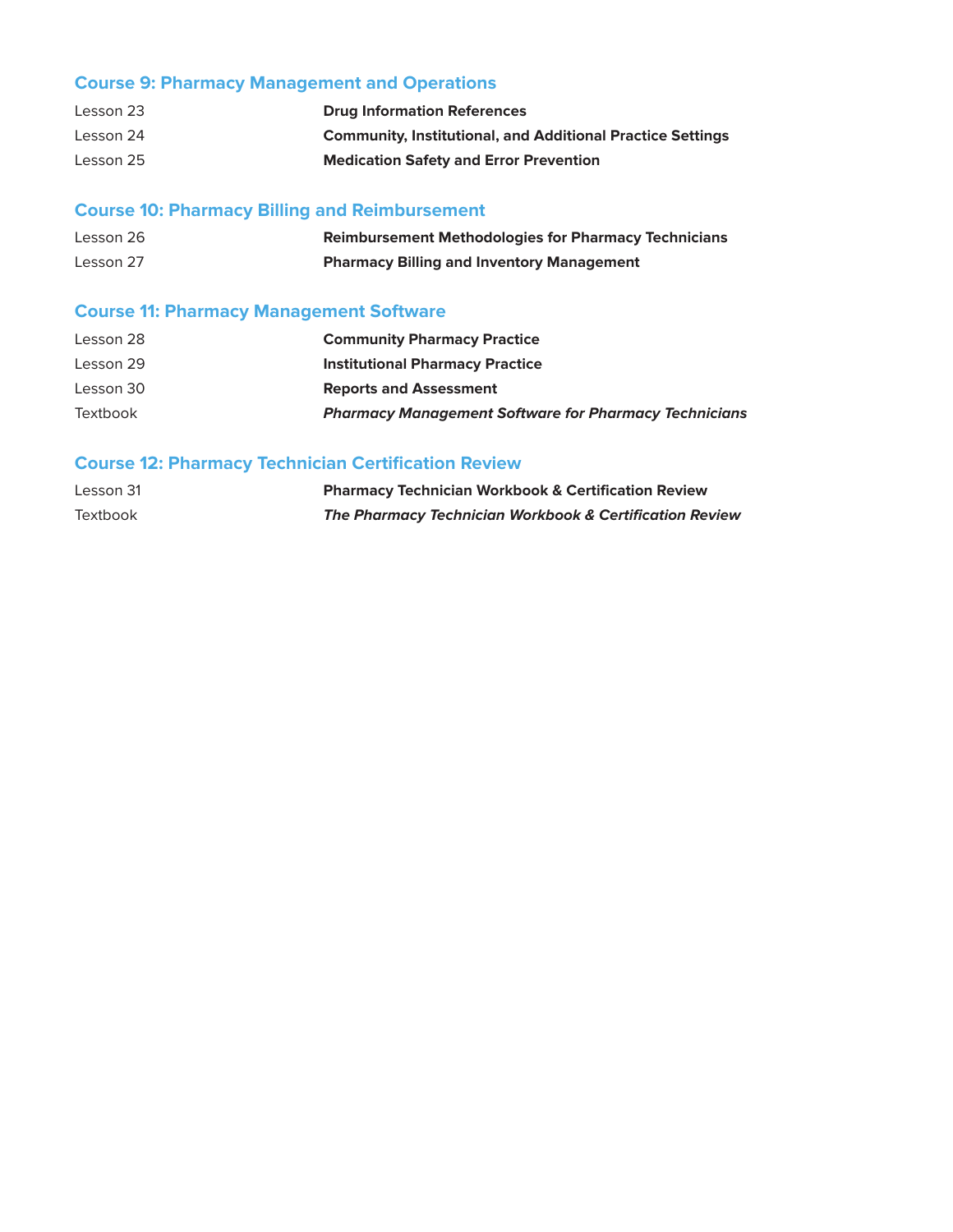# **COURSE DESCRIPTIONS AND OBJECTIVES**

# **SYP101 Starting Your Program**

In this course, you'll develop the necessary skills to ensure your success in the program. You'll learn how you can improve your study skills, so you're able to use a number of tools that will help you to be successful.

#### **Course Objectives**

By the end of this course, you'll be able to do the following:

O Identify skills needed to be a confident and independent online learner

# **PHT101 Pharmacy Technician Orientation**

In this course, you'll develop the necessary skills to ensure your success in the program. You'll learn how you can improve your study skills, so you're able to use a number of tools that will help you to be successful.

#### **Course Objectives**

By the end of this course, you'll be able to do the following:

- O Identify skills needed to be a confident and independent online learner
- O Examine the role and responsibilities of the pharmacy technician profession over time

# **CRB100 Career Readiness**

In this course you'll learn the personal qualities that employers look for in their employees, such as integrity and dependability. You'll review the baseline responsibilities common to most jobs and the importance of employee handbooks in a successful work environment. Strategies required to be productive and adapt to change are also covered.

You'll examine the interpersonal skills needed to ensure positive interactions with diverse populations through various channels of communication and gain strategies for overcoming communication barriers. An understanding of the importance of teamwork, different roles of team members, characteristics of leadership, and strategies for overcoming conflict employed by successful teams are critical elements of interpersonal interactions.

You'll gain an understanding of critical workplace skills. These include time management, prioritization, the decision-making process, the problem-solving process, and open-mindedness, as well as learning how to interact with customers in a professional manner.

#### **Course Objectives**

By the end of this course, you'll be able to do the following:

O Explain personal, interpersonal, and workplace qualities and skills that are essential to effective work environments

# **PHT103 Pharmacology, Drug Class, and body Body Systems, Part 1**

This course will familiarize you with various body systems including structure, function, diseases, disorders, and treatments. You'll also learn drug delivery systems, drug administration routes, drug classifications, and commonly used medications for various organ system disorders.

#### **Course Objectives**

By the end of this course, you'll be able to do the following:

● Recognize the basic principles of pharmacology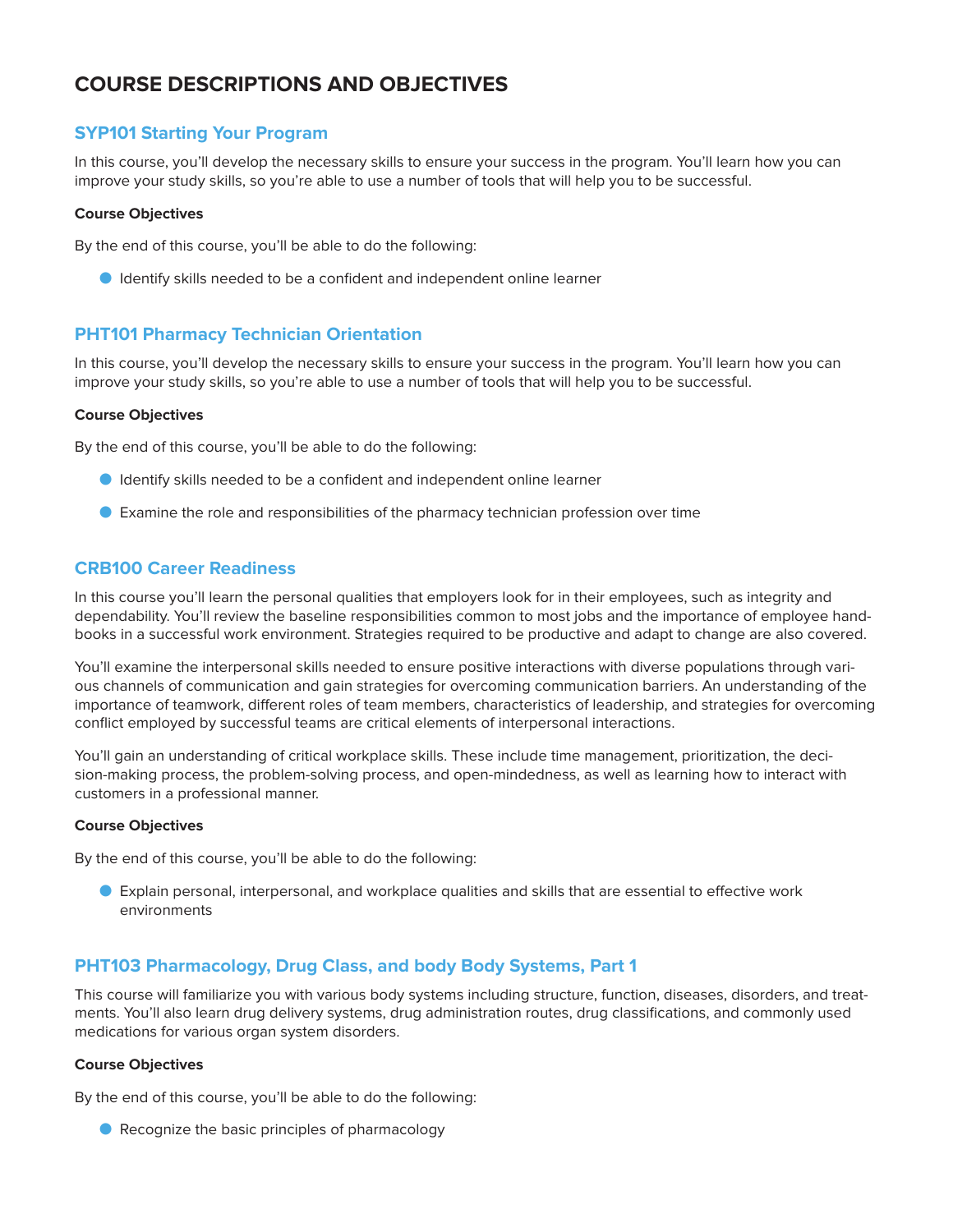- **O** Identify the anatomy, physiology, diseases, and treatments of the cardiovascular and hematologic systems
- O Identify the anatomy, physiology, diseases, and treatments of the respiratory and endocrine systems
- **O** Identify the anatomy, physiology, diseases and treatments of the gastrointestinal, urinary, and reproductive systems

# **PHT104 Pharmacology, Drug Class, and body Body Systems, Part 2**

This course is a continuation of Pharmacology, Drug Class and Body Systems, Part 1. You'll continue to learn about various body systems, drug delivery systems, drug administration routes, drug classifications, and commonly used medications for various organ system disorders. You'll also learn basic medication calculations, storage, how to assist patients with administration, and proper documentation.

#### **Course Objectives**

By the end of this course, you'll be able to do the following:

- O Identify the anatomy, physiology, and diseases and treatments of the integumentary and musculoskeletal systems
- O Identify the anatomy, physiology, and diseases and treatments of the sensory and nervous systems
- **O** Identify the anatomy, physiology, and diseases and treatments of the immune system
- O Explain how the Six Rights of Drug Administration dictate proper drug administration and storage

#### **PHT105 Pharmacy Law and Regulations**

In this course, students will learn how law affects healthcare practitioners, the origin of law that affects medical professionals, the basics of the process of litigation and its alternatives, the common-law basis for the confidentiality of healthcare information, and the laws regulating healthcare information collected and maintained by government agencies.

#### **Course Objectives**

By the end of this course, you'll be able to do the following:

- O Interpret civil and criminal laws related to pharmacy practice
- O Assess ethical issues healthcare professionals face today
- Apply confidentiality laws and regulations

#### **PHT106 Math Calculations for Pharmacy Technicians**

This course introduces the pharmacy technician student to basic math, algebra, and pharmaceutical calculations used in pharmacy practice.

#### **Course Objectives**

By the end of this course, you'll be able to do the following:

- O Demonstrate basic math aptitude needed for pharmacy technician practice
- O Perform calculations related to prescription orders
- O Perform special medical calculations and business math used in the pharmacy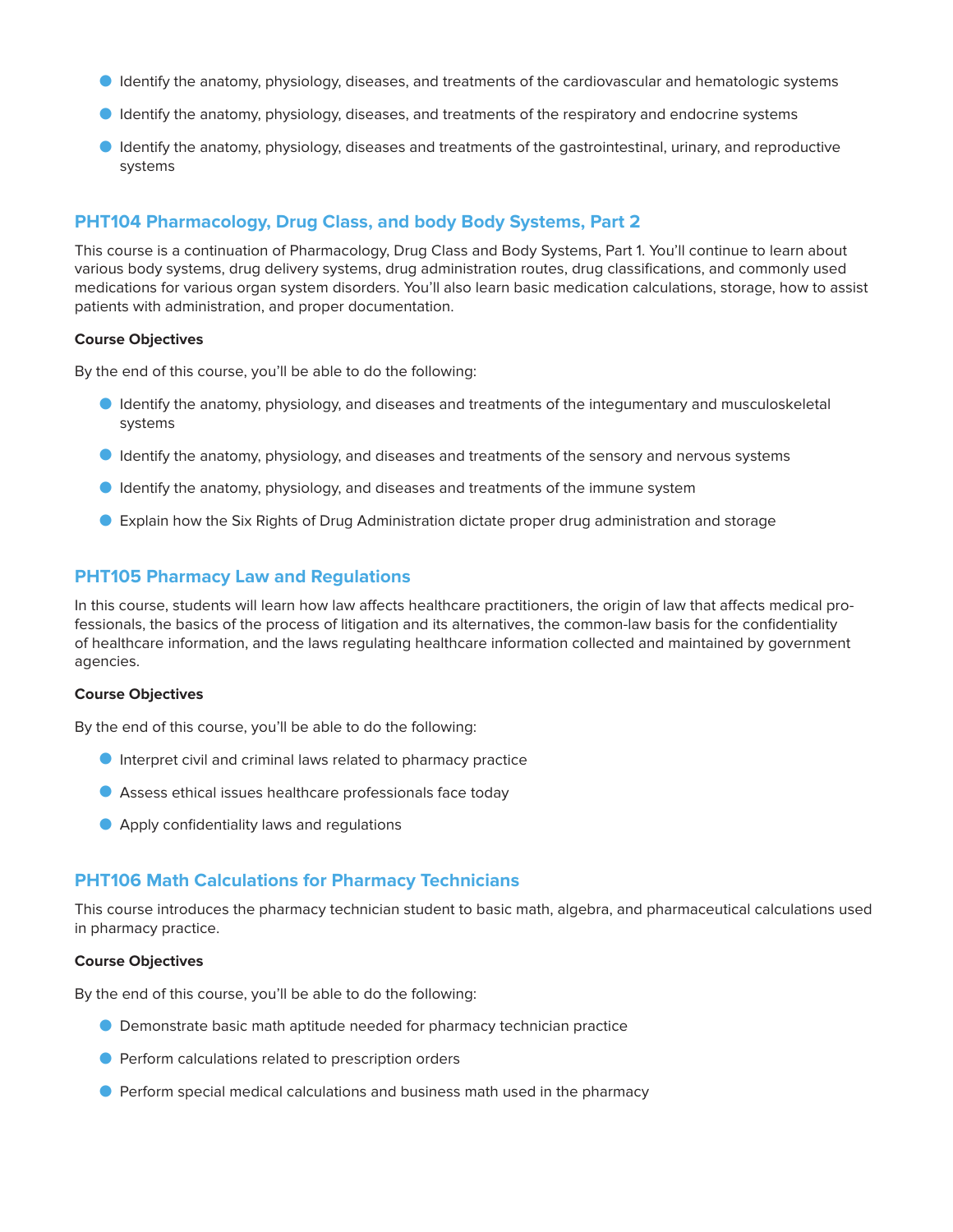# **PHT107 Pharmacy Sterile and nonsterile Nonsterile Compounding**

This course introduces students to sterile and non-sterilenonsterile compounding. A strong emphasis is placed on proper aseptic technique and compliance with USP 795, 797, and 800. Compounding practices and equipment are also discussed.

#### **Course Objectives**

By the end of this course, you'll be able to do the following:

- O Explain the processes and considerations related to the preparation of IV solutions
- O Explore IV calculations, equipment, facilities, and preparation techniques
- O Explore IV nutrition, patient consideration, QA, and non-sterilenonsterile compounding

# **PHT200 Pharmacy Management and Operations**

This course introduces the pharmacy technician student to pharmacy operations. Students will discuss the differences between pharmacy settings, examine the business applications of pharmacy, and review drug information resources, including how and when to use them. Students will also learn how to handle medication safely, and the steps involved in error prevention.

#### **Course Objectives**

By the end of this course, you'll be able to do the following:

- O Examine drug information references and their proper use
- O Differentiate the responsibilities of pharmacy technicians in various pharmacy settings
- **O** Describe the importance of reporting medication errors and the preventive measures taken to reduce them

### **PHT201 Pharmacy Billing and Reimbursement**

In this course, you'll learn about the pharmacy reimbursement process. You'll study third party healthcare plans, reimbursement systems, and claims processing to see how medical services are billed in healthcare institutions. You'll also learn about various health insurance programs, how they're funded, and which types of patients they cover.

#### **Course Objectives**

By the end of this course, you'll be able to do the following:

- O Explain reimbursement methodologies related to pharmacy practice settings
- O Explain the elements of pharmacy billing and proper inventory management

### **PHT202 Pharmacy Management Software**

This course is designed to facilitate your mastery of computer skills needed to perform various pharmacy technician-related responsibilities in community and institutional pharmacy practices. The course entails a series of lab activities that walk you through entering and filling prescription orders, including TPN and IV admixtures.

#### **Course Objectives**

By the end of this course, you'll be able to do the following:

- O Use database software for performing prescription processing and related community pharmacy tasks
- O Use database software for the processing of medical orders and related institutional pharmacy tasks
- O Prepare pharmacy reports and show comprehension of software laboratory exercises